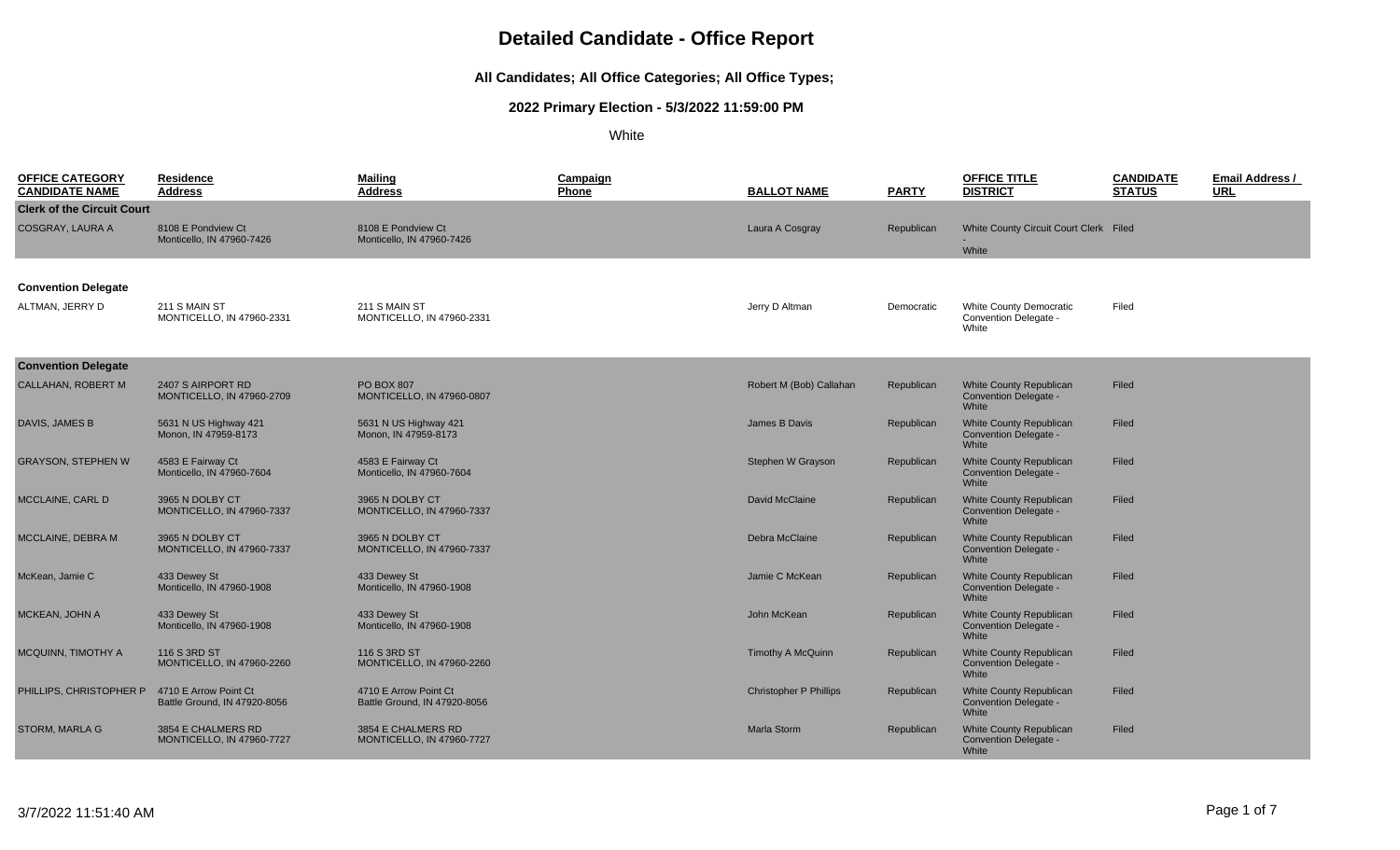**County Assessor**

| DOWNEY, LISA M               | 6190 E WOODHAVEN CT<br>MONTICELLO, IN 47960-1494  | 6190 E WOODHAVEN CT<br>MONTICELLO, IN 47960-1494  | Lisa M Downey                            | Republican | White County Assessor -<br>White                    | Filed |
|------------------------------|---------------------------------------------------|---------------------------------------------------|------------------------------------------|------------|-----------------------------------------------------|-------|
| <b>County Auditor</b>        |                                                   |                                                   |                                          |            |                                                     |       |
| BILLUE, ELIZABETH J          | 5140 E Willow Ct<br>Monticello. IN 47960-1202     | 5140 E Willow Ct<br>Monticello. IN 47960-1202     | Elizabeth J (Libby) Billue               | Republican | <b>White County Auditor -</b><br>White              | Filed |
| <b>County Commissioner</b>   |                                                   |                                                   |                                          |            |                                                     |       |
| HELMS, MARK A                | 3895 E Potowatomie<br>Monticello, IN 47960-7657   | 3895 E Potowatomie<br>Monticello, IN 47960-7657   | Mark A Helms                             | Republican | White County Commissioner,<br>District 3 -<br>White | Filed |
| HURD, DON L                  | 600 S MAIN ST<br>BURNETTSVILLE, IN 47926          | PO BOX 73<br>BURNETTSVILLE, IN 47926-0073         | Don L Hurd                               | Republican | White County Commissioner,<br>District 3 -<br>White | Filed |
| SMOLEK, MICHAEL R            | 5418 N 1025 E<br>Idaville, IN 47950-8012          | 5418 N 1025 E<br>Idaville, IN 47950-8012          | Michael R Smolek                         | Republican | White County Commissioner,<br>District 3 -<br>White | Filed |
| <b>County Coroner</b>        |                                                   |                                                   |                                          |            |                                                     |       |
| <b>DEIBEL, ANTHONY G</b>     | 391 N 300 E<br>Monticello, IN 47960-7619          | 391 N 300 E<br>Monticello, IN 47960-7619          | Anthony G (Tony) Deibel                  | Republican | <b>White County Coroner -</b><br>White              | Filed |
|                              |                                                   |                                                   |                                          |            |                                                     |       |
| <b>County Council Member</b> |                                                   |                                                   |                                          |            |                                                     |       |
| CHRISTOPHER, STEVEN W        | 1686 E Hendryx Dr<br>Battle Ground, IN 47920-8052 | 1686 E Hendryx Dr<br>Battle Ground. IN 47920-8052 | Steven Christopher                       | Republican | White County Council, District 1 - Filed            |       |
|                              |                                                   |                                                   |                                          |            | CC1                                                 |       |
| <b>County Council Member</b> |                                                   |                                                   |                                          |            |                                                     |       |
| ANNIS, JAMES G               | 302 W 5th ST                                      | PO BOX 963                                        | <b>James Annis</b>                       | Republican | White County Council, District 2 - Filed            |       |
|                              | <b>MONON, IN 47959</b>                            | MONON, IN 47959-0963                              |                                          |            | CC <sub>2</sub>                                     |       |
|                              |                                                   |                                                   |                                          |            |                                                     |       |
| <b>County Council Member</b> |                                                   |                                                   |                                          |            |                                                     |       |
| KRAMER, RAYMOND L            | 517 W MARION ST<br>MONTICELLO, IN 47960-2027      | 517 W MARION ST<br>MONTICELLO, IN 47960-2027      | Raymond L. (Butch) Kramer Jr. Republican |            | White County Council, District 3 - Filed            |       |
|                              |                                                   |                                                   |                                          |            | CC <sub>3</sub>                                     |       |
| <b>County Council Member</b> |                                                   |                                                   |                                          |            |                                                     |       |
| FAKER, JANET J               | 3392 N Shore Acres Loop                           | 3392 N Shore Acres Loop                           | Janet Johnson Faker                      | Republican | White County Council, District 4 - Filed            |       |
|                              | Monticello, IN 47960-7358                         | Monticello, IN 47960-7358                         |                                          |            | CC4                                                 |       |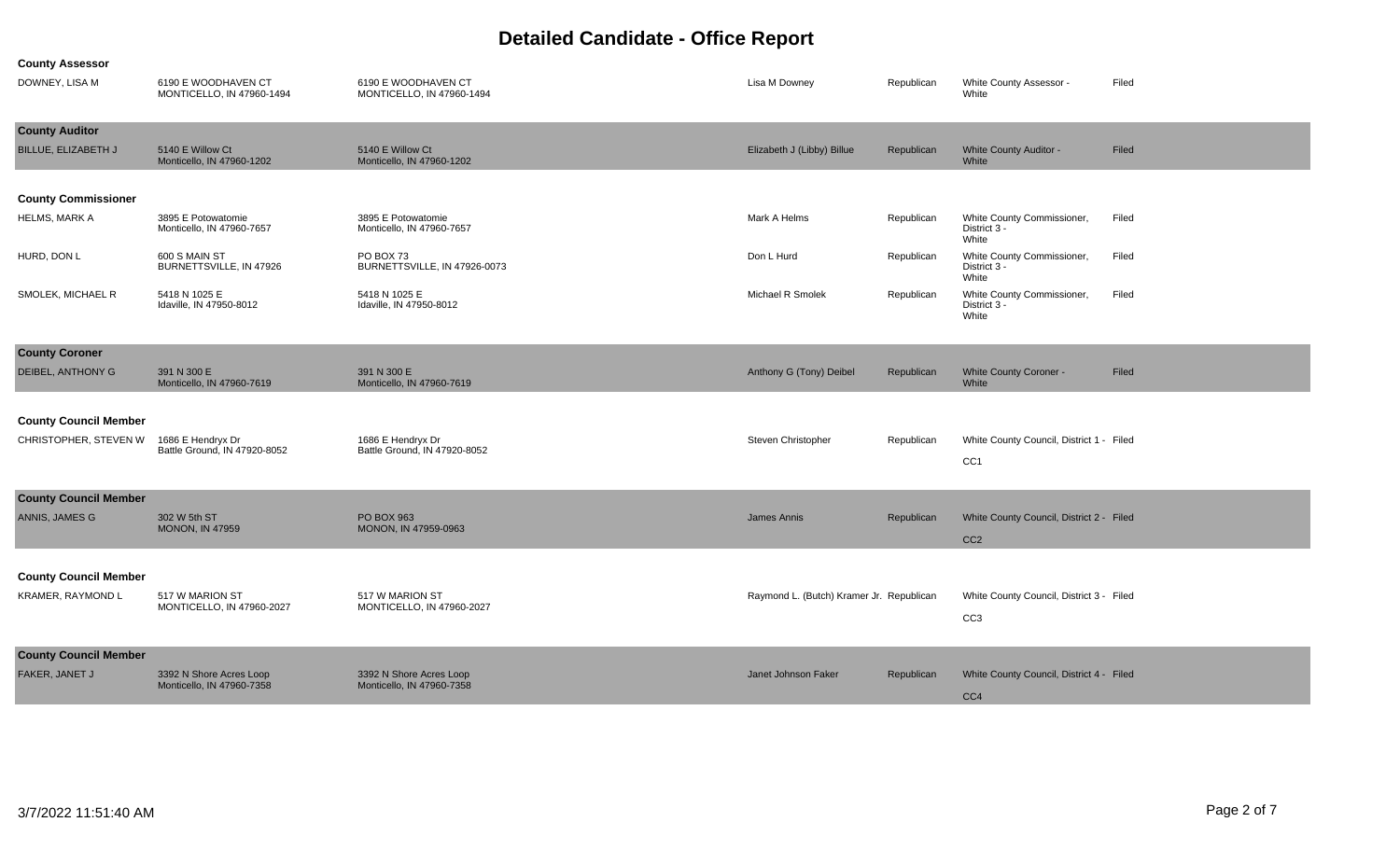| <b>AUSTIN, LORI L</b>                             | 4321 N EAST SHAFER DR<br>MONTICELLO, IN 47960-7399 | 4321 N EAST SHAFER DR<br>MONTICELLO, IN 47960-7399 |                  | Lori Austin              | Republican | White County Recorder -<br>White                                  | Filed |                                                                                |
|---------------------------------------------------|----------------------------------------------------|----------------------------------------------------|------------------|--------------------------|------------|-------------------------------------------------------------------|-------|--------------------------------------------------------------------------------|
| <b>County Sheriff</b><br><b>BROOKS, WILLIAM P</b> | 4301 E Fairway Ct<br>Monticello, IN 47960-7605     | 4301 E Fairway Ct<br>Monticello, IN 47960-7605     |                  | <b>Bill Brooks</b>       | Republican | White County Sheriff -<br>White                                   | Filed |                                                                                |
| <b>County Surveyor</b><br>WARD, BRADLEY E         | 1728 N Royal Oaks Dr<br>Monticello, IN 47960-2485  | 1728 N Royal Oaks Dr<br>Monticello, IN 47960-2485  |                  | <b>Bradley E Ward</b>    | Republican | White County Surveyor -<br>White                                  | Filed |                                                                                |
| <b>Prosecuting Attorney</b><br>Delgado, Mark A    | 4245 S. Shawnee Drive<br>Monticello, IN 47960      | 4245 S. Shawnee Drive<br>Monticello, IN 47960      | (765) 744-3804   | Mark A Delgado           | Republican | Prosecuting Attorney of White<br>County, 39th Judicial District - | Filed |                                                                                |
| Diener, Stacey L                                  | 4238 E Fairway Ct<br>Monticello, IN 47960          | 4238 E Fairway Ct<br>Monticello, IN 47960          | (574) 870-5601   | Stacey L. Diener         | Republican | Prosecuting Attorney of White<br>County, 39th Judicial District - | Filed | $(EM)$ :<br>dienerforprosecutor@<br>gmail.com                                  |
| <b>State Representative</b><br>Negele, Sharon     | 401 E Pike St<br>Attica, IN 47918                  | 401 E Pike St<br>Attica, IN 47918                  | (765) 585-1079   | Sharon Negele            | Republican | State Representative, District<br>$013 -$<br>13                   | Filed | $(EM)$ :<br>Negele@aol.com                                                     |
| <b>State Representative</b><br>Culp, Kendell      | 3496 S. 150 W.<br>Rensselaer, IN 47978             | 3496 S. 150 W.<br>Rensselaer, IN 47978             | (219) 863-5872   | <b>Kendell Culp</b>      | Republican | State Representative, District<br>$016 -$<br>16                   | Filed | $(EM)$ :<br>electKendellCulp@g<br>mail.com                                     |
| Neihouser, Barbara                                | 4946 E. State Road 14<br>Francesville, IN 47946    | 4946 E. State Road 14<br>Francesville, IN 47946    | $(219)$ 204-0115 | <b>Barbara Neihouser</b> | Republican | State Representative, District<br>$016 -$<br>16                   | Filed | (EM):<br>trailn'ding15<br>@protonmail.com                                      |
| Washburn, Bryan W                                 | 10697 N. 600 W.<br>Demotte, IN 46310               | 10697 N. 600 W.<br>Demotte, IN 46310               | (219) 853-8540   | Bryan Washburn           | Republican | State Representative, District<br>$016 -$<br>16                   | Filed | $(EM)$ :<br>budd5960<br>@gmail.com<br>(URL):<br>www.WashburnForIn<br>diana.com |
| <b>Township Board Member</b>                      |                                                    |                                                    |                  |                          |            |                                                                   |       |                                                                                |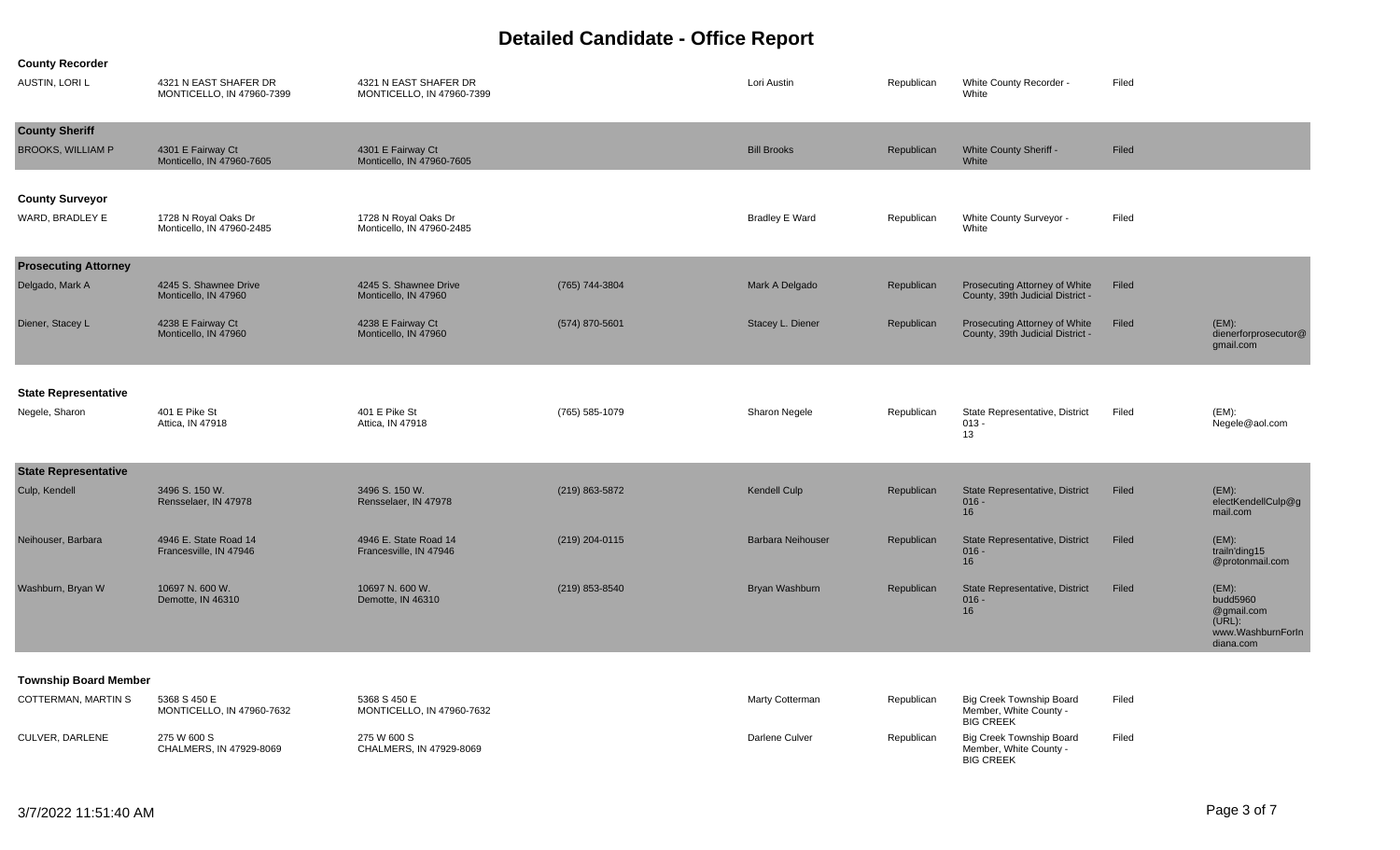| TEEL, LYNN A                 | 1708 E CHALMERS RD<br>CHALMERS, IN 47929-8028            | 1708 E CHALMERS RD<br>CHALMERS. IN 47929-8028      | Lynn Teel                    | Republican | <b>Big Creek Township Board</b><br>Member, White County -<br><b>BIG CREEK</b> | Filed |
|------------------------------|----------------------------------------------------------|----------------------------------------------------|------------------------------|------------|-------------------------------------------------------------------------------|-------|
| <b>Township Board Member</b> |                                                          |                                                    |                              |            |                                                                               |       |
| DAHLENBURG, WILLIAM C        | 519 S Meridian Rd<br>Reynolds, IN 47980-8055             | 519 S Meridian Rd<br>Reynolds, IN 47980-8055       | William C Dahlenburg         | Republican | Honey Creek Township Board<br>Member, White County -<br><b>HONEY CREEK</b>    | Filed |
| <b>WESTFALL, DANIEL R</b>    | 2295 N 100 W<br>REYNOLDS, IN 47980-8037                  | 2295 N 100 W<br>REYNOLDS, IN 47980-8037            | Daniel R Westfall            | Democratic | Honey Creek Township Board<br>Member, White County -<br><b>HONEY CREEK</b>    | Filed |
| ZARSE, RALPH H               | 1535 S 100 E<br>REYNOLDS, IN 47980-8060                  | 1535 S 100 E<br>REYNOLDS, IN 47980-8060            | Ralph H Zarse                | Democratic | Honey Creek Township Board<br>Member, White County -<br><b>HONEY CREEK</b>    | Filed |
| <b>Township Board Member</b> |                                                          |                                                    |                              |            |                                                                               |       |
| <b>BLACKBURN, JANET L</b>    | 308 W Eastlawn Rd<br>Burnettsville, IN 47926-8125        | 308 W Eastlawn Rd<br>Burnettsville, IN 47926-8125  | Jan Blackburn                | Republican | Jackson Township Board<br>Member, White County -<br><b>JACKSON</b>            | Filed |
| BYRKETT, DEENA S             | 609 S WASHINGTON ST<br>BURNETTSVILLE, IN 47926-0138      | PO BOX 138<br>BURNETTSVILLE, IN 47926-0138         | Deena Byrkett                | Republican | Jackson Township Board<br>Member, White County -<br><b>JACKSON</b>            | Filed |
| MCLELAND, LYNN               | 106 E 1ST ST<br>BURNETTSVILLE, IN 47926-8053             | 106 E 1ST ST<br>BURNETTSVILLE, IN 47926-8053       | Lynn McLeland                | Republican | Jackson Township Board<br>Member, White County -<br><b>JACKSON</b>            | Filed |
| <b>Township Board Member</b> |                                                          |                                                    |                              |            |                                                                               |       |
| CONN, RODNEY J               | 9518 N WEST SHAFER DR<br>MONTICELLO, IN 47960-6918       | <b>PO BOX 317</b><br>BUFFALO, IN 47925-0317        | Rodney (Red) Conn            | Republican | Liberty Township Board Member, Filed<br>White County -<br><b>LIBERTY</b>      |       |
| COSGRAY, JOY E               | 9330 N WEST SHAFER DR<br>MONTICELLO, IN 47960-8743       | 9330 N WEST SHAFER DR<br>MONTICELLO, IN 47960-8743 | Joy E Cosgray                | Republican | Liberty Township Board Member, Filed<br>White County -<br><b>LIBERTY</b>      |       |
| LEIS, OTTO R                 | 5853 E STATE ROAD 16<br>MONTICELLO, IN 47960-7011        | <b>PO BOX 227</b><br>BUFFALO, IN 47925-0227        | Otto (Dick) Leis             | Republican | Liberty Township Board Member, Filed<br>White County -<br><b>LIBERTY</b>      |       |
| MCCORMICK, MICHAEL J         | 8593 N STATE ROAD 39<br><b>MONTICELLO, IN 47960-7216</b> | PO BOX 4<br>BUFFALO, IN 47925-0004                 | <b>Mike McCormick</b>        | Republican | Liberty Township Board Member, Filed<br>White County -<br><b>LIBERTY</b>      |       |
| VANMETER, LAURA J            | 7201 E RED MAPLE CT<br>MONTICELLO, IN 47960              | 7201 E RED MAPLE CT<br>MONTICELLO, IN 47960        | Laura VanMeter               | Democratic | Liberty Township Board Member, Filed<br>White County -<br><b>LIBERTY</b>      |       |
| WESTERHOUSE, GREGORY         | 6958 E 800 N<br>MONTICELLO, IN 47960-7213                | 6958 E 800 N<br>MONTICELLO, IN 47960-7213          | <b>Gregory R Westerhouse</b> | Republican | Liberty Township Board Member, Filed<br>White County -<br><b>LIBERTY</b>      |       |
|                              |                                                          |                                                    |                              |            |                                                                               |       |

#### **Township Board Member**

| <b>PO BOX 24</b><br>KYBURZ. MICHAEL E<br>208 S WEST ST<br>IDAVILLE, IN 47950-0024<br>IDAVILLE, IN 47950 | Michael E Kyburz<br>Republican | Lincoln Township Board<br>Member. White County -<br>LINCOLN | Filed |
|---------------------------------------------------------------------------------------------------------|--------------------------------|-------------------------------------------------------------|-------|
|---------------------------------------------------------------------------------------------------------|--------------------------------|-------------------------------------------------------------|-------|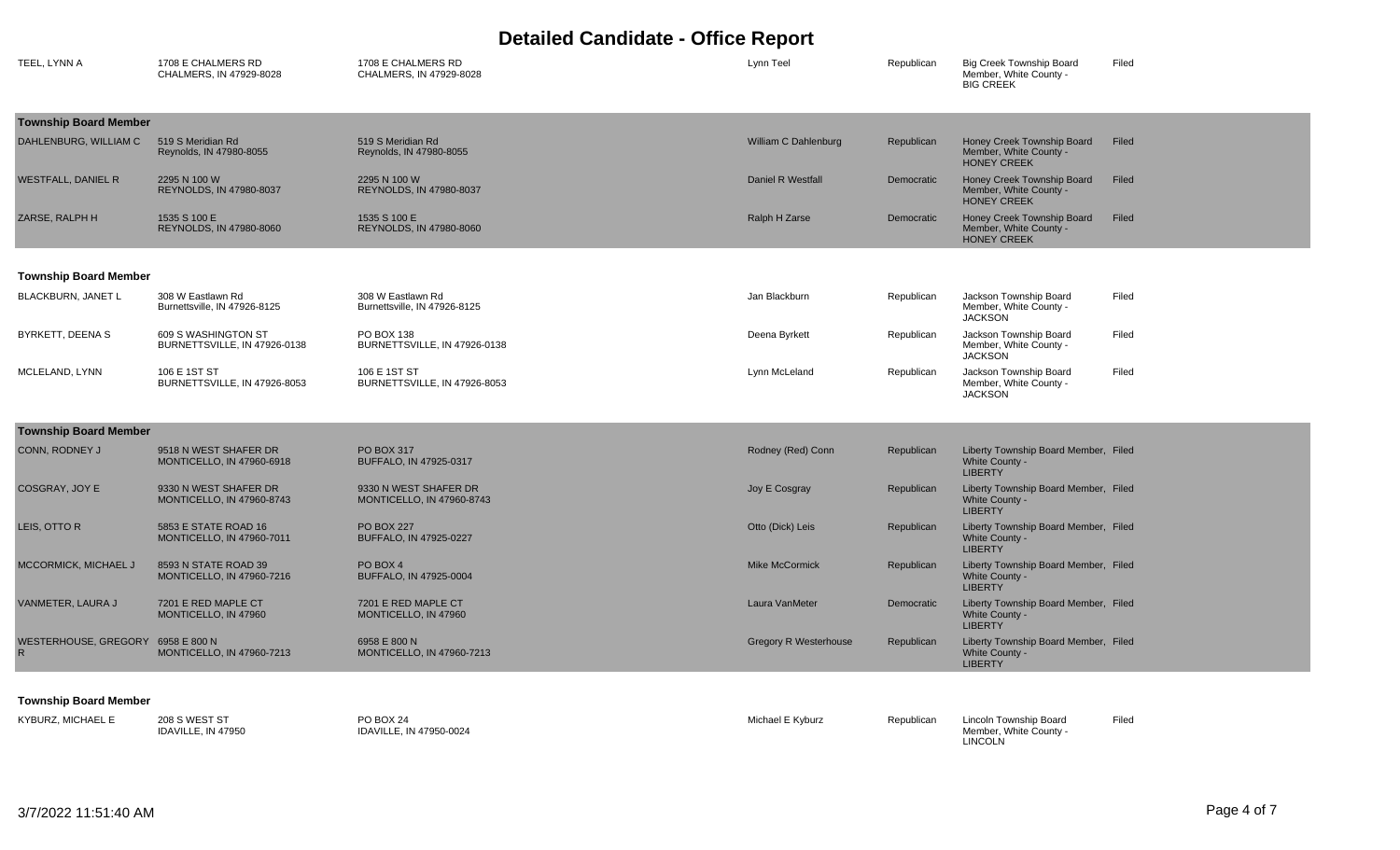| SICKLER, ALAN                                | 874 N 1150 E<br>IDAVILLE, IN 47950-8067         | 874 N 1150 E<br>IDAVILLE, IN 47950-8067         | Alan Sickler                  | Republican | Lincoln Township Board<br>Member, White County -<br><b>LINCOLN</b>          | Filed |
|----------------------------------------------|-------------------------------------------------|-------------------------------------------------|-------------------------------|------------|-----------------------------------------------------------------------------|-------|
| STOLL, SHERRY A                              | 3508 N 1200 E<br>IDAVILLE, IN 47950-8047        | 3508 N 1200 E<br>IDAVILLE, IN 47950-8047        | Sherry A Stoll                | Republican | Lincoln Township Board<br>Member, White County -<br><b>LINCOLN</b>          | Filed |
| <b>Township Board Member</b>                 |                                                 |                                                 |                               |            |                                                                             |       |
| ANNIS, JENNIFER T                            | 302 W 5th ST<br><b>MONON, IN 47959</b>          | PO BOX 963<br>MONON, IN 47959-0963              | Jennifer T Annis              | Republican | Monon Township Board Member, Filed<br>White County -<br><b>MONON</b>        |       |
| YOUNG, ROGER D                               | 503 N Middlestat St<br>Monon, IN 47959-8275     | 503 N Middlestat St<br>Monon, IN 47959-8275     | Roger D Young                 | Republican | Monon Township Board Member, Filed<br>White County -<br><b>MONON</b>        |       |
| <b>Township Board Member</b>                 |                                                 |                                                 |                               |            |                                                                             |       |
| HICKMAN, ROBERT W                            | 5951 E 200 N<br>MONTICELLO, IN 47960-8718       | 5951 E 200 N<br>MONTICELLO, IN 47960-8718       | Robert W Hickman              | Republican | Union Township Board Member, Filed<br>White County -<br><b>UNION</b>        |       |
| HOLDERLY, LARRY G                            | 109 Northbrooke Dr<br>Monticello, IN 47960-1596 | 109 Northbrooke Dr<br>Monticello, IN 47960-1596 | Larry G Holderly              | Republican | Union Township Board Member, Filed<br>White County -<br><b>UNION</b>        |       |
| MCQUINN, TIMOTHY A                           | 116 S 3RD ST<br>MONTICELLO, IN 47960-2260       | 116 S 3RD ST<br>MONTICELLO, IN 47960-2260       | Timothy A McQuinn             | Republican | Union Township Board Member, Filed<br>White County -<br><b>UNION</b>        |       |
| WRIGHT, JACQUELINE C                         | 3743 E DIVISION RD<br>MONTICELLO, IN 47960-7655 | 3743 E DIVISION RD<br>MONTICELLO, IN 47960-7655 | Jacqueline C (Jacquie) Wright | Republican | Union Township Board Member, Filed<br>White County -<br><b>UNION</b>        |       |
| <b>Township Trustee</b>                      |                                                 |                                                 |                               |            |                                                                             |       |
| LOY, NANCY D                                 | 203 EAST ST<br>CHALMERS, IN 47929-8073          | <b>PO BOX 64</b><br>CHALMERS, IN 47929-0064     | Nancy D Loy                   | Republican | <b>Big Creek Township Trustee,</b><br>White County -<br><b>BIG CREEK</b>    | Filed |
|                                              |                                                 |                                                 |                               |            |                                                                             |       |
| <b>Township Trustee</b><br>COSGRAY, AMANDA R | 9626 E 1000 N<br>Monticello, IN 47960-7429      | 9626 E 1000 N<br>Monticello, IN 47960-7429      | Amanda Cosgray                | Republican | Cass Township Trustee, White<br>County -<br>CASS <sup></sup>                | Filed |
| <b>Township Trustee</b>                      |                                                 |                                                 |                               |            |                                                                             |       |
| <b>BROOKS, SHARON</b>                        | 704 E 3RD ST<br>REYNOLDS, IN 47980-8145         | 704 E 3RD ST<br>REYNOLDS, IN 47980-8145         | <b>Sharon Brooks</b>          | Republican | Honey Creek Township Trustee, Filed<br>White County -<br><b>HONEY CREEK</b> |       |
|                                              |                                                 |                                                 |                               |            |                                                                             |       |
| <b>Township Trustee</b><br>MARQUESS, GINA    | 110 W 7TH ST<br>BURNETTSVILLE, IN 47926         | PO BOX 174<br>BURNETTSVILLE, IN 47926-0174      | <b>Gina Marquess</b>          | Republican | Jackson Township Trustee,<br>White County -<br><b>JACKSON</b>               | Filed |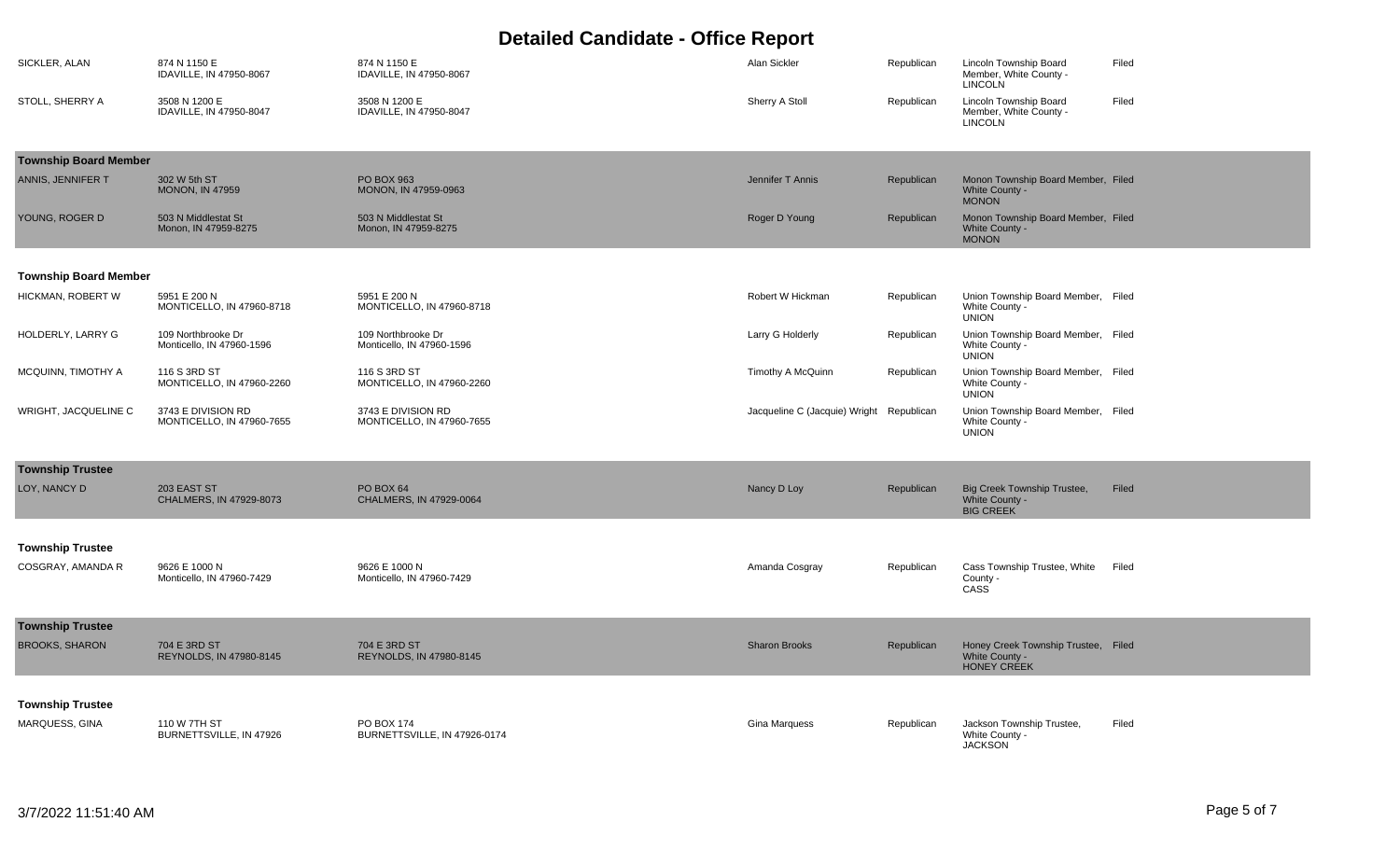| <b>Township Trustee</b>                            |                                                      |                                                      |                |                       |            |                                                                      |       |
|----------------------------------------------------|------------------------------------------------------|------------------------------------------------------|----------------|-----------------------|------------|----------------------------------------------------------------------|-------|
| ALMA, JOAN C                                       | 4723 N State Road 39<br>Monticello, IN 47960-8802    | 4723 N State Road 39<br>Monticello, IN 47960-8802    |                | Joan Alma             | Republican | Liberty Township Trustee, White Filed<br>County -<br><b>LIBERTY</b>  |       |
| MITCHELL, JOHN A                                   | 9082 N LENBACK CT<br>MONTICELLO, IN 47960            | PO BOX 307<br>MONTICELLO, IN 47960-0307              |                | John A Mitchell       | Democratic | Liberty Township Trustee, White Filed<br>County -<br><b>LIBERTY</b>  |       |
| <b>Township Trustee</b><br>FAKER, JEFF T           | 11520 E 250 N<br>Idaville, IN 47950-8032             | 11520 E 250 N<br>Idaville, IN 47950-8032             |                | J.T. Faker            | Republican | Lincoln Township Trustee, White Filed<br>County -<br>LINCOLN         |       |
| <b>Township Trustee</b><br><b>GARLING, JACOB C</b> | 814 N Meridian Rd<br>Monon, IN 47959-8278            | 814 N Meridian Rd<br>Monon, IN 47959-8278            |                | Jacob C Garling       | Republican | Monon Township Trustee, White Filed<br>County -<br><b>MONON</b>      |       |
| <b>Township Trustee</b><br>MEARS, JILL A           | 4175 E Walnut Ridge Loop<br>Brookston, IN 47923-8333 | 4175 E Walnut Ridge Loop<br>Brookston, IN 47923-8333 |                | Jill A Mears          | Republican | Prairie Township Trustee, White Filed<br>County -<br>PRAIRIE         |       |
| <b>Township Trustee</b><br><b>BAJZATT, THOMAS</b>  | <b>405 W LEE ST</b><br>WOLCOTT, IN 47995-8302        | <b>405 W LEE ST</b><br>WOLCOTT, IN 47995-8302        |                | <b>Thomas Bajzatt</b> | Republican | Princeton Township Trustee,<br>White County -<br><b>PRINCETON</b>    | Filed |
| <b>Township Trustee</b><br>LEHE, DAVID             | 10101 W 1300 S<br>WEST LAFAYETTE, IN 47906-8820      | 10101 W 1300 S<br>WEST LAFAYETTE, IN 47906-8820      |                | David Lehe            | Republican | Round Grove Township Trustee, Filed<br>White County -<br>ROUND GROVE |       |
| <b>Township Trustee</b><br><b>BRUDER, LESLIE K</b> | 1197 S 425 E<br>Monticello, IN 47960-7650            | 1197 S 425 E<br>Monticello, IN 47960-7650            |                | Leslie Bruder         | Republican | Union Township Trustee, White Filed<br>County -<br><b>UNION</b>      |       |
| <b>Township Trustee</b><br>FOUTCH, MARGARET E      | 7535 W 500 S<br>CHALMERS, IN 47929-8042              | 7535 W 500 S<br>CHALMERS, IN 47929-8042              |                | Margaret E Foutch     | Democratic | West Point Township Trustee,<br>White County -<br><b>WEST POINT</b>  | Filed |
| <b>US Representative</b><br>Baird, James R         | 2718 N Co Rd 550 W<br>Greencastle, IN 46135          | 2718 N Co Rd 550 W<br>Greencastle, IN 46135          | (765) 720-2074 | Jim Baird             | Republican | United States Representative,<br>Fourth District -<br>$\overline{4}$ | Filed |